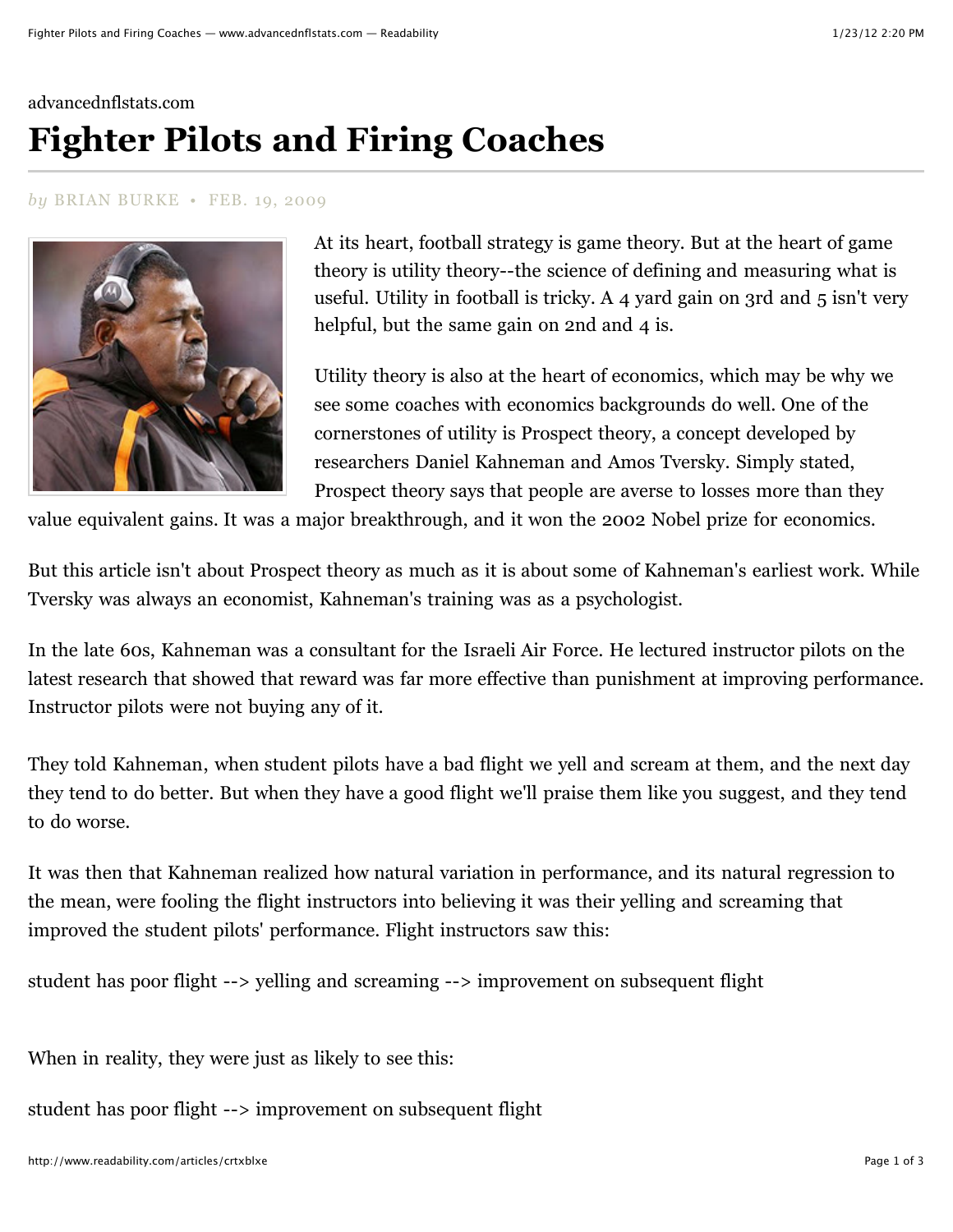

[What does this have to do with firing coaches? Owners rarely fire](http://sabermetricresearch.blogspot.com/2009/01/mid-season-coaching-changes-are.html) coaches who just finished a successful season. A new coach comes in and [there is usually an improvement, but that improvement would tend to](http://www.advancednflstats.com/2008/05/turnovers-and-2008-expected-wins.html) happen anyway, [with or without a new coach](http://www.pro-football-reference.com/blog/?p=62), simply due to regression to the mean.

For those who aren't familiar, regression to the mean is not metaphysical mumbo-jumbo. It just means that the change in

performance from one day to the next is most often in the direction of the overall average performance (and not directly to the average itself, or to the average and no further). It occurs because when things go really bad it's usually because several bad things all happened at once to spoil the outcome. And when things go really well it's usually because several good factors conspired to win the day. It's not likely that all those factors will repeat in the same way.

Regression to the mean is not a rule, but it is a law. In other words, in some cases good outcomes get even better the next time, or sometimes bad outcomes get even worse. But the fact that most of the time good outcomes won't be as good and that bad outcomes won't stay as bad is an unalterable fact of life.

For example, when the 2008 Detroit Lions went 0-16, it was because they had injuries at critical positions, little talent on defense, a tough schedule, plus the ball never really bounced their way. Next year, it's unlikely that all those things will occur again, and they'll likely win a handful of games. And when the 2007 Patriots went 16-0, several factors all went their way. They had acquired lots of talent on both sides of the ball, had a relatively easy schedule, and stayed healthy all year. In 2008, they didn't stay healthy and mustered 5 fewer wins.

NFL owners and team executives, repeatedly witness this cycle:

team does poorly --> fires coach --> team does better

And they are tricked into attributing the team's improvement to the firing of the coach. The result is a belief that replacing the coach is more helpful than it truly is. In reality, this is almost as likely to happen:

team does poorly --> team does better

In fact, how do we know that starting over with a new coach doesn't hurt more often than it helps? Perhaps teams with new coaches improve slightly less than similar teams who keep their coaches. I'm not